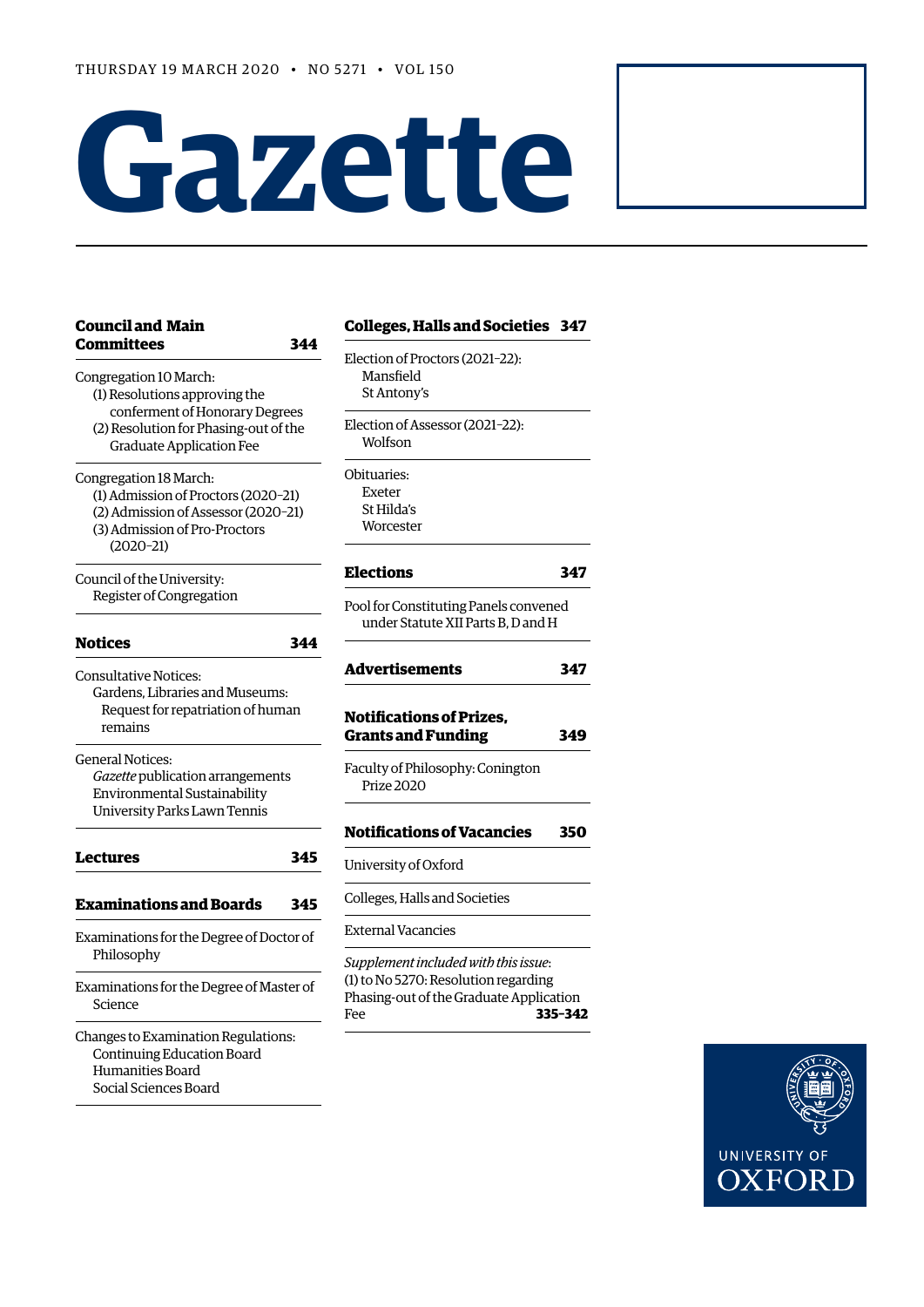# <span id="page-1-0"></span>Council and Main **Committees**

# Notices

#### **Congregation** 10 March

#### **(1) Resolutions approving the conferment of Honorary Degrees**

No notice of opposition or amendment was received in respect of any of these resolutions. The Vice-Chancellor therefore declared them carried.

#### **(2) Resolution for Phasing-out of the Graduate Application Fee**

A debate and a vote on a resolution to phaseout the graduate application fee took place at the Congregation meeting on 10 March.

Further details about the meeting, including Council's response, can be found in *Gazette* [No 5269, 5 March 2020, p316. F](https://gazette.web.ox.ac.uk/files/5march2020-no5269redactedpdf#page=2)or the list of signatories to the resolution, see *Gazette* No [5267, 20 February 2020, p266.](https://gazette.web.ox.ac.uk/files/20february2020no5267redactedpdf#page7)

## **Vote on the resolution**

The text of the resolution is: 'To commit the University to the abolition of the graduate application fee in its entirety by the Academic Year 2024–25 and to prevent further fee increases in the meantime'.

The result of the vote at the meeting was 50 votes in favour, 100 votes against, meaning that the resolution was rejected. However, since more than 50 members of Congregation have requisitioned a postal vote on the resolution, the rejection of the resolution in Congregation on 10 March is not confirmed.

#### **Transcript**

A transcript of the meeting is published with this issue of the *Gazette*.

#### **Congregation** 18 March

#### **(1) Admission of Proctors (2020–21)**

Professor Simon Horobin, BA PhD Sheff, MA Oxf, Fellow of Magdalen, and Professor Freya Johnston, BA PhD Camb, MA Oxf, Fellow of St Anne's, were presented to the Vice-Chancellor and admitted to office, the former as Senior Proctor and the latter as Junior Proctor, for the ensuing year.

#### **(2) Admission of Assessor (2020–21)**

Dr Helen Swift, MA MSt DPhil Oxf, Fellow of St Hilda's, was presented to the Vice-Chancellor and admitted to office as Assessor for the ensuing year.

## **(3) Admission of Pro-Proctors (2020–21)**

The Senior Proctor nominated Dr Jonathan Brant, MA KCL, MPhil, DPhil Oxf, Research Fellow of Harris Manchester, and Dr Colleen Curran, BA Holy Cross, MPhil Oxf, PhD Lond, Corpus Christi, to be his Deputies.

The Junior Proctor nominated Mr Simon Vivian, MA Camb, MA MSc Oxf, St Anne's, and Dr Robert Stagg, BA Camb, MSt Oxf, PhD S'ton, St Anne's, to be her Deputies.

The Deputies were presented to the Vice-Chancellor and admitted to office.

## **Council of the University**

#### **Register of Congregation**

The Vice-Chancellor reports that the following names have been added to the Register of Congregation:

Abram, S G F, Faculty of Clinical Medicine Chetwynd, P N, Student Administration Cunningham, A, Public Affairs **Directorate** Elliott, P R, Faculty of Biochemistry Evans, M D V, University Offices Hanvey, J W, Campion Hall Kosiel, B E, Saïd Business School Lam, K B H, Nuffield Department of Population Health Lees, E A, Faculty of Clinical Medicine McIntyre, C A, Public Affairs Directorate Rice, M L, Personnel Services Starbuck Greer, E C, Saïd Business School Wahab, A S A, Nuffield Department of Population Health Yeo, D J, Department of Statistics

#### **Divisional and Faculty Boards**

For changes in regulations for examinations see ['Changes to Examination Regulations'](#page-3-0) below.

#### **Consultative Notices**

#### **Gardens, Libraries and Museums**

REQUEST FROM THE AUSTRALIAN GOVERNMENT DEPARTMENT INFRASTRUCTURE, TRANSPORT, REGIONAL DEVELOPMENT AND COMMUNICATIONS (FORMERLY THE DEPARTMENT OF COMMUNICATIONS AND THE ARTS) FOR THE REPATRIATION OF HUMAN REMAINS HELD IN THE PITT RIVERS MUSEUM AND THE OXFORD UNIVERSITY MUSEUM OF NATURAL HISTORY.

In accordance with the procedure for dealing with repatriation claims set out in the University's *Policy on Human Remains Held by the University of Oxford's Museums*, the Visitors of the Pitt Rivers Museum and those of the Oxford University Museum of Natural History have considered a claim from the government of Australia, Department of Communications and the Arts, for the repatriation of certain human remains held in both these museums. The Visitors are recommending that Council agree to the items in question.

[The procedure \(see Supplement \(2\) to](https://www1.ox.ac.uk/gazette/2006-7/supps/2_4787.pdf)  *Gazette* No 4787, 15 November 2006) requires that, when the governing body of the relevant museum has submitted to Council a recommendation regarding the claim, notice of the recommendation and availability of the dossier of the case for consultation should be advertised in the *Gazette*, giving parties with an interest an opportunity to comment. Any comments received are to be considered by Council in reaching a final decision on the recommendation submitted by the governing body of the museum.

The dossier may be consulted on application to Marina de Alarcón, Pitt Rivers Museum [\(marina.dealarcon@prm.ox.ac.uk](mailto:(marina.dealarcon@prm.ox.ac.uk)), and Mark Carnall, Oxford University Museum of Natural History [\(mark.carnall@oum.ox.ac.](mailto:mark.carnall@oum.ox.ac.uk) uk). It will be available for consultation and comment until 2 April. Any comments regarding the proposed return of remains should be sent to the above by **2 April**.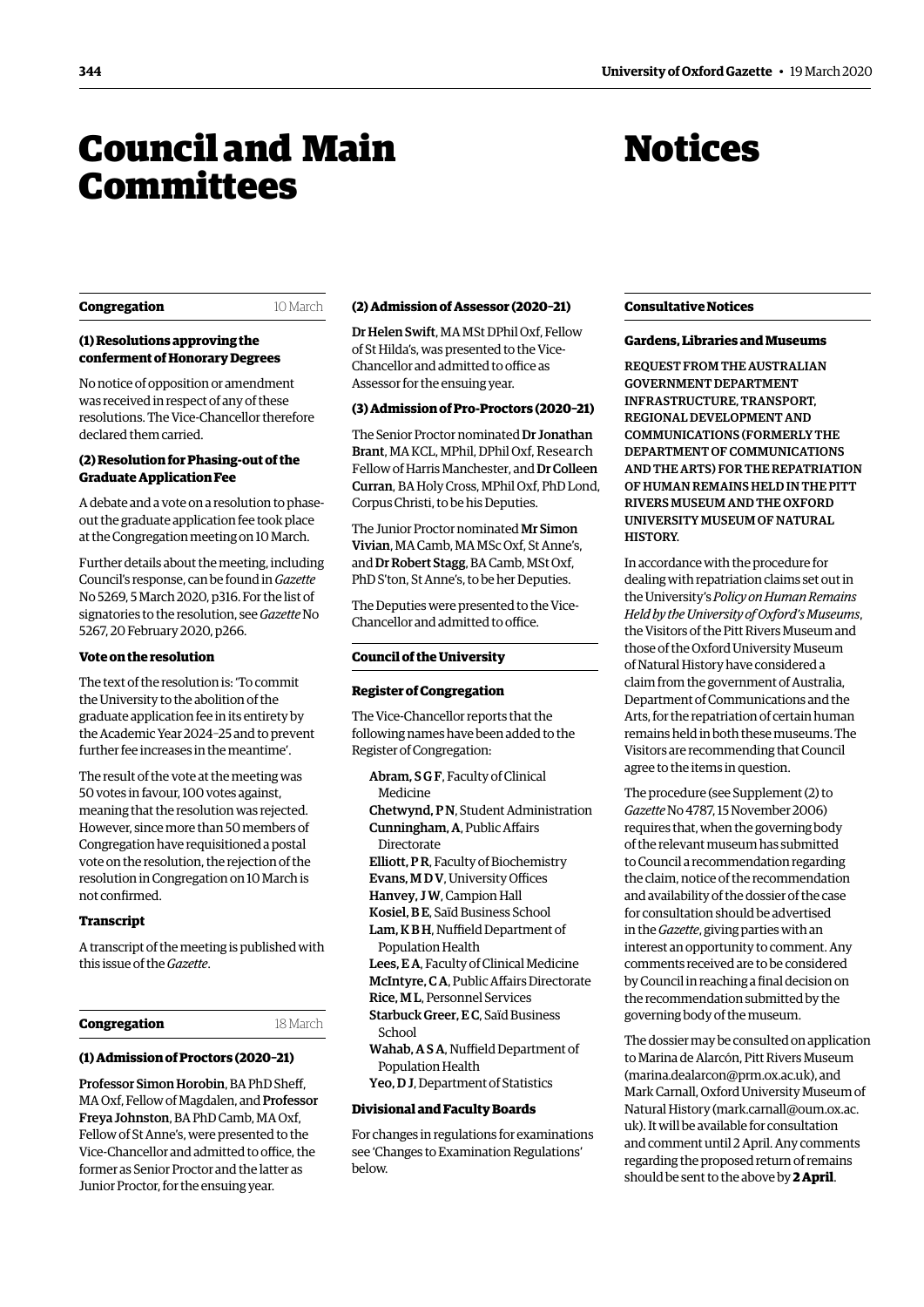# <span id="page-2-0"></span>**General Notices**

#### *Gazette* **publication arrangements**

The final *Gazette* of Hilary term will be published on 26 March. The first *Gazette* of Trinity term will be published on 23 April, and will include the Trinity term lecture supplement.

#### **Environmental Sustainability**

The University's Environmental Sustainability Strategy Consultation takes place between **2 March and 14 April**. The consultation aims to stimulate debate across the University, about ambitious action it could take in the short, medium and long term to reduce its environmental impact and reach net zero carbon emissions and net biodiversity gain. All staff and students are [invited to respond: https://sustainability.](https://sustainability.admin.ox.ac.uk/consultation) admin.ox.ac.uk/consultation.

#### **University Parks Lawn Tennis**

Oxford University Sports Department has announced the 2020 University Parks Lawn Tennis season will run from 25 April to 30 September. The lawn tennis courts are available to members only, with Club sessions run by volunteers on Saturdays, 2pm–6pm, and Wednesdays, 5pm–8pm. Outside Club sessions courts may be booked online for free by Parks Tennis [members: https://www.sport.ox.ac.uk/](https://www.sport.ox.ac.uk/casual-bookings) casual-bookings. Fees: £32 for the season for students; £45 for staff; life memberships available. Contact: 01865 611476; join or renew: [www.sport.ox.ac.uk/memberships;](http://www.sport.ox.ac.uk/memberships)  to join for the 2020 season, email: [reception@sport.ox.ac.uk](mailto:reception@sport.ox.ac.uk).

# Lectures

#### **Social Sciences**

## **Smith School of Enterprise and the Environment**

## LECTURE

Jeremy Grantham will lecture at 4.30pm on 27 April in the Sheldonian Theatre, followed by a reception at the Weston [Library. To register: www.eventbrite.](http://www.eventbrite.co.uk/e/jeremy-grantham-lecture-registration-91988793959) co.uk/e/jeremy-grantham-lectureregistration-91988793959. *Subject*: 'The race of our lives'

# Examinations and Boards

**Examinations for the Degree of Doctor of Philosophy**

*This content has been removed as it contains personal information protected under the Data Protection Act.*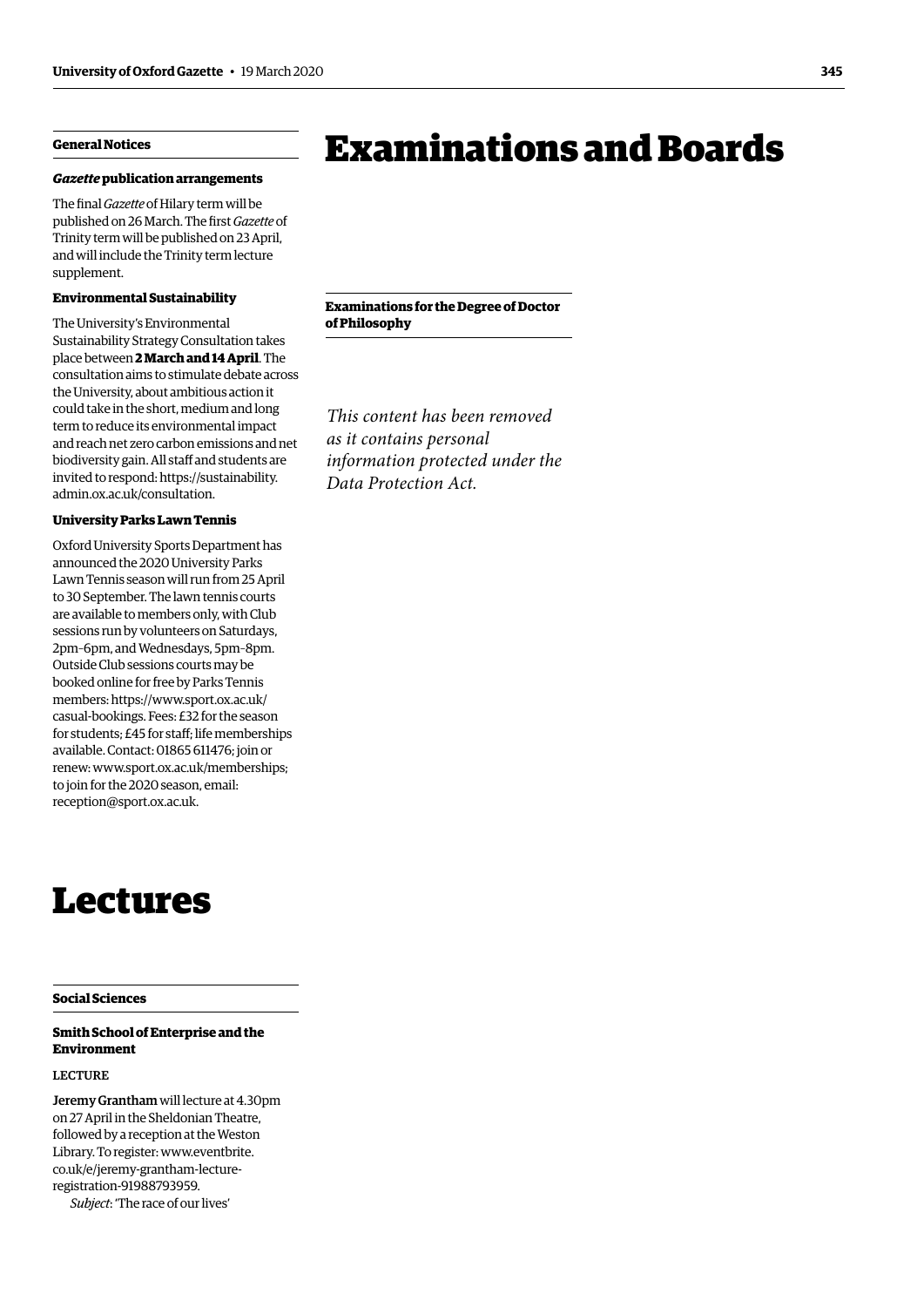*This content has been removed as it contains personal information protected under the Data Protection Act.*

#### **Examinations for the Degree of Master of Science**

*This content has been removed as it contains personal information protected under the Data Protection Act.*

#### <span id="page-3-0"></span>**Changes to Examination Regulations**

For the complete text of each regulation listed below and a listing of all changes to regulations for this year to date, please see [https://gazette.web.ox.ac.uk/examination](https://gazette.web.ox.ac.uk/examination-regulations-0)[regulations-0.](https://gazette.web.ox.ac.uk/examination-regulations-0)

#### **Continuing Education Board**

#### MST IN INTERNATIONAL HUMAN RIGHTS LAW

(a) change of dissertation submission format (b) other routine changes

#### **Humanities Board**

- HONOUR SCHOOL OF ORIENTAL STUDIES (a) to rationalise and restructure teaching loads
	- (b) to provide broader and more consistent teaching
	- (c) to increase subsidiary language options

## **Social Sciences Board**

- RESEARCH DEGREES IN ANTHROPOLOGY factual update
- HONOUR SCHOOL OF ARCHAEOLOGY AND ANTHROPOLOGY
	- (a) updates to list of option papers (b) clarification of the date when the approved list of options for the following academic year is made available to students.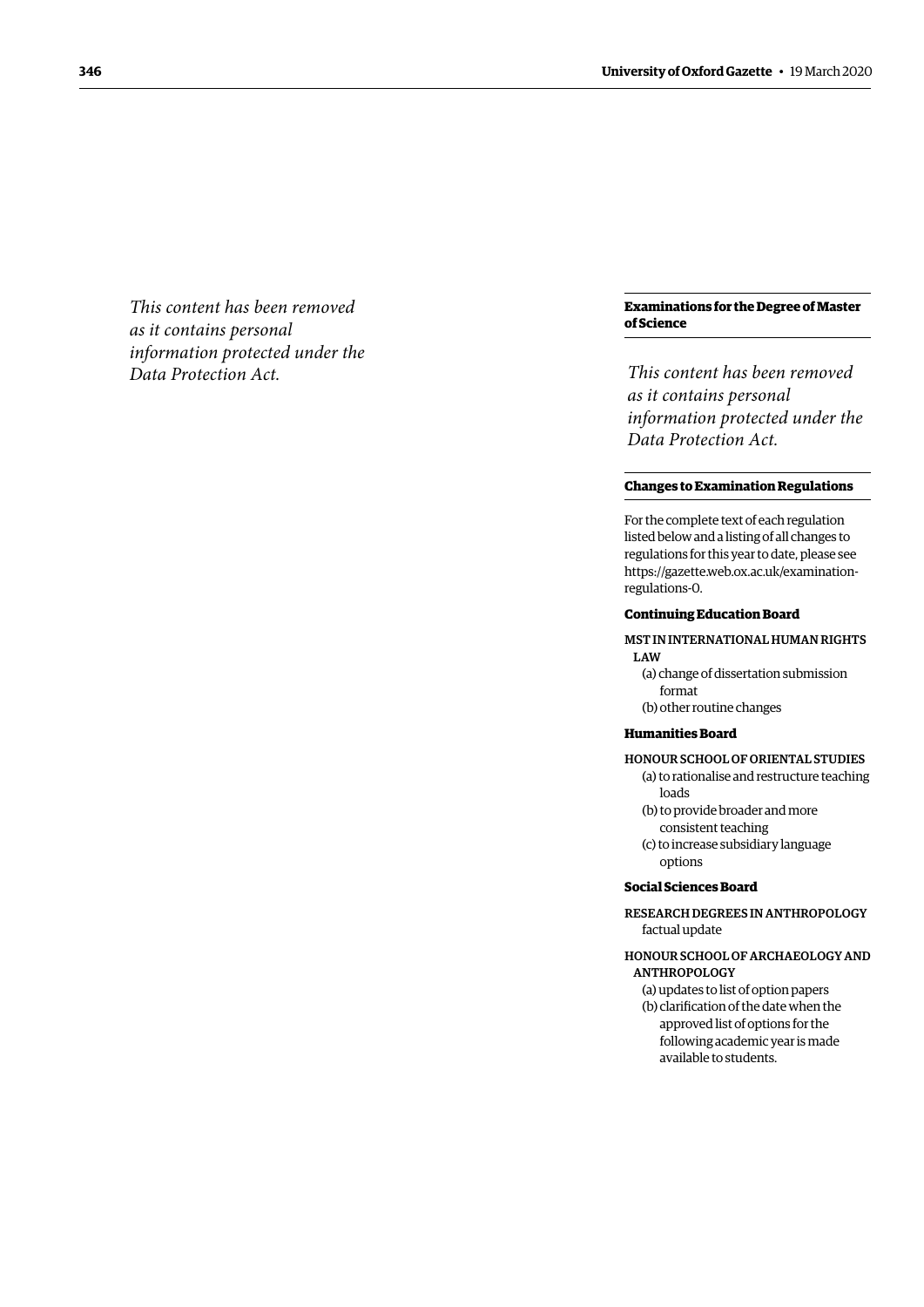# <span id="page-4-0"></span>Colleges, Halls and Societies

#### **Election of Proctors (2021–22)**

#### **Mansfield**

The college has elected as Proctor for the proctorial year 2021–22 Lucinda Rumsey, BA MA Lond, MA status Oxf, Fellow of the college.

#### **St Antony's**

The college has elected as Proctor for the proctorial year 2021–22 Dr David Johnson, BA Witwatersrand, MEd Manc, MA Oxf, PhD Brist, Fellow of the college.

#### **Election of Assessor (2021–22)**

#### **Wolfson**

The college has elected as Assessor for the assessorial year 2021–22 Dr Bettina Lange, BA PhD Warw, MA Oxf, Fellow of the college.

#### **Obituaries**

#### **Exeter**

Anthony Richard Bramley-Harker, 31 December 2019; 1958. Aged 82. Michael Forbes Bruce, 23 January 2020; 1945. Aged 92. Daniel Joseph Cammerman, 18 December 2019; 1988. Aged 50. Harry Eccles, 22 December 2019; 1954. Aged 84. Michael Arnold Heap, January 2020; 1954. Aged 85. Michael Lightfoot, 29 December 2019; 1957. Aged 83.

Philip David Lowe, 17 February 2020; 1967. Aged 69.

#### **St Hilda's**

Amalia Maria Pia Marquez Pemartin, 18 December 2019; 1977. Aged 67.

#### **Worcester**

Christopher Alan Brown, 25 December 2019; 1957. Aged 81. Samuel David Dodson Chapman, 3 February 2020; 2016. Aged 29. Adrian J Duncan, October 2019; 2011.  $A$ ged 49 Andrew Gurney Talbot-Rice, 16 September 2018; 1950. Aged 88.

Elections

# Advertisements

#### **Elections** 5 March

**Other Committees and University Bodies** 

## POOL FOR CONSTITUTING PANELS CONVENED UNDER STATUTE XII PARTS B, D AND H

The result of the 5 March contested election will be published in the *Gazette* in due course.

#### **Advertising enquiries**

*Email*: [gazette.ads@admin.ox.ac.uk](mailto:gazette.ads%40admin.ox.ac.uk?subject=) *Telephone*: 01865 (2)80548 Web: https://[gazette.web.ox.ac.uk/classified](https://gazette.web.ox.ac.uk/classified-advertising-gazette)[advertising-](https://gazette.web.ox.ac.uk/classified-advertising-gazette)gazette

#### **Deadline**

Advertisements are to be received by **noon on Wednesday** of the week before publication (ie eight days before publication). Advertisements must be submitted online.

#### **Charges**

Commercial advertisers: £30 per insertion of up to 70 words, or £60 per insertion of 71–150 words.

Private advertisers: £20 per insertion of up to 70 words, or £40 per insertion of 71–150 words.

See our website for examples of whether an advertisement is considered commercial or private: https://[gazette.web.ox.ac.uk/](https://gazette.web.ox.ac.uk/classified-advertising-gazette) [classified-advertising-](https://gazette.web.ox.ac.uk/classified-advertising-gazette)gazette.

## **Terms and conditions of acceptance of advertisements**

You are advised to view our full Terms and Conditions of acceptance of advertisements. Submission of an advertisement implies acceptance of our terms and conditions, which may be found at [https://gazette.web.ox.ac.](https://gazette.web.ox.ac.uk/classified-advertising-gazette) [uk/classified-advertising-gazette,](https://gazette.web.ox.ac.uk/classified-advertising-gazette) and may also be obtained on application to *Gazette* Advertisements, Public Affairs Directorate, University Offices, Wellington Square, Oxford OX1 2JD*.*

#### **Miscellaneous**

#### *Gazette* **publication arrangements**

**Advertisers are asked to note** that the remaining *Gazette* of Hilary term will be published on 26 March. Please note, however, that that issue will be limited to University business only, so will not contain classified advertisements. Publication for Trinity term will begin on 23 April. The usual deadline will continue to apply (see above).

**The Anchor pub**, dining rooms and terrace – close to Jericho. We serve simple, honest, fresh food with daily changing seasonal specials, an extensive wine list and great beer. Our 2 private dining rooms can seat 14 and 16 and are available for meetings or dinner parties. We are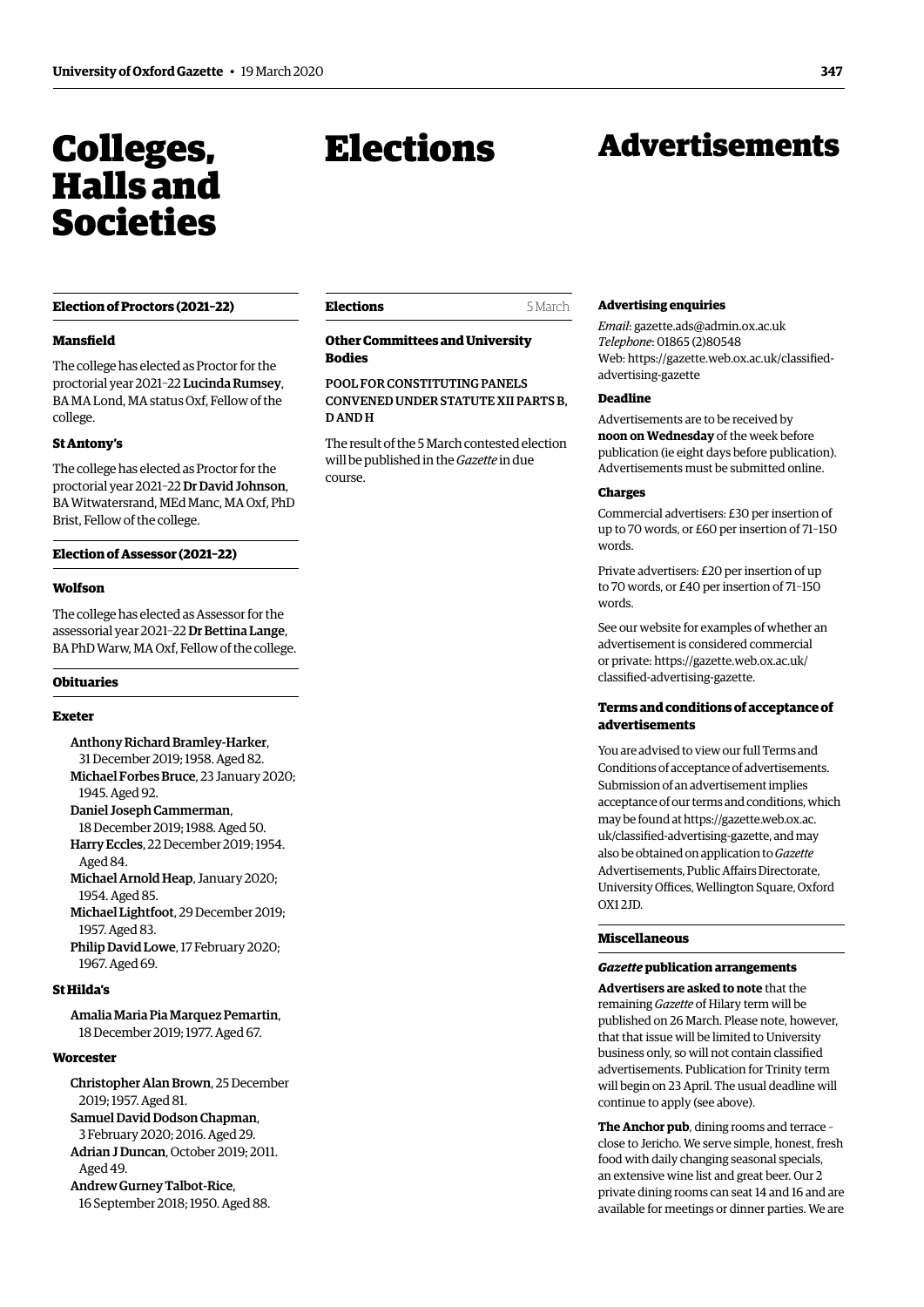open 9am–11pm Mon–Fri and 8am–11pm Sat and Sun. 2 Hayfield Rd, Oxford OX2 6TT. Tel: 01865 510282. Web: [www.theanchoroxford.](http://www.theanchoroxford.com) [com.](http://www.theanchoroxford.com)

**Stone Pine Design** card publisher specialising in wood engraving, linocuts and Oxfordshire. Beautifully produced, carefully selected designs by internationally renowned artists. Web: [www.stonepinedesign.co.uk](http://www.stonepinedesign.co.uk).

**St Giles' Parish Rooms for hire**. Ideally located close to the city centre at 10 Woodstock Rd OX2 6HT. There is a main hall and a meeting room that can be hired together or separately, and full kitchen facilities. For enquiries regarding availability and to arrange a site visit, contact Meg Peacock, Benefice Manager: 07776 588712 or [sgsm.benefice.](mailto:sgsm.benefice.manager@gmail.com) [manager@gmail.com.](mailto:sgsm.benefice.manager@gmail.com)

**PBFA Oxford Book Fair** at Oxford Brookes, Headington Campus, Gipsy Lane: Sat 25 April (noon–6pm) and Sun 26 April (10am–4pm). Vast selection of antiquarian, rare and collectable books, prints and ephemera with more than 100 exhibiting booksellers. Admission  $\cancel{\mathcal{L}}$ , or free tickets via [www.](http://www.oxfordbookfair.org) [oxfordbookfair.org](http://www.oxfordbookfair.org). Tel: 01763 248400 or email: [info@pbfa.org](mailto:info@pbfa.org)

#### **Groups and societies**

Event cancelled

> **The Oxford University Newcomers' Club** at the University Club, 11 Mansfield Rd, OX1 3SZ, welcomes the wives, husbands or partners of visiting scholars, of graduate students and of newly appointed academic and administrative members of the University. We offer help, advice, information and the opportunity to meet others socially. Informal coffee mornings are held in the club every Wednesday 10.30am–noon (excluding the Christmas vacation). Newcomers with children (aged 0–4) meet every Fri in term 10.15am–11.45am. We have a large programme of events including tours of colleges, museums and other places of interest. Other term-time activities include a book group, informal conversation group, garden group, antiques group, an opportunity to explore Oxfordshire and an Opportunities in Oxford group. Visit our website: [www.newcomers.ox.ac.uk](http://www.newcomers.ox.ac.uk).

**Oxford Research Staff Society** (OxRSS) is run by and for Oxford research staff. It provides researchers with social and professional networking opportunities, and a voice in University decisions that affect them. Membership is free and automatic for all research staff employed by the University of Oxford. For more information and to keep up to date, see: web: [www.oxrss.ox.ac.uk;](http://www.oxrss.ox.ac.uk) Facebook: [http://fb.me/oxrss;](http://fb.me/oxrss) Twitter: [@ResStaffOxford;](https://twitter.com/resstaffoxford) mailing list: [researchstaff](http://researchstaff-subscribe@maillist.ox.ac.uk)[subscribe@maillist.ox.ac.uk.](http://researchstaff-subscribe@maillist.ox.ac.uk)

**John Hulme** undertakes all aspects of held at your workplace, home or our central restoration. 30 years' experience. Collection Oxford offices. There is no cost for the initial and delivery. For free advice, telephone or meeting. For more information contact Gary Norton, Oxon, OX7 5AD. Tel: 01608 641692. [austinchapel.co.uk](mailto:gary.oneill@austinchapel.co.uk).

prices. If you need extra space or are clearing college rooms, a home or an office, we would Whether clothing, books, computers, musical be keen to quote for books and CDs. Rare instruments, fragile laboratory equipment,<br>items and collections of 75 or more wanted if rowing oars, valuable paintings or other items and collections of 75 or more wanted if rowing oars, valuable paintings or other<br>in VG condition: academic and non-academic household items, we specialise in custom in VG condition; academic and non-academic lousehold items, we specialise in custom<br>subjects, We can view and collect, Contact louse lough packing and worldwide delivery by road, sea subjects. We can view and collect. Contact packing and worldwide delivery by road,<br>Graham Nelson at History Bookshop Ltd on and air. Pack & Send, 3 Botley Rd, Oxford, Graham Nelson at History Bookshop Ltd on and air. Pack & Send, 3 Botley Rd, Oxford,<br>01451 821660 or sales@historybookshop com 0X2 0AA. Tel: 01865 260610. Email: oxford@ 01451 821660 or [sales@historybookshop.com](mailto:sales@historybookshop.com).

**Wanted and for sale** – quality antiques such and handle everything for you: listings, as furniture, fire guards, grates and related guest communications 24-hr check-in as furniture, fire guards, grates and related guest communications, 24-hr check-in, d'art. Please contact Greenway Antiques of on [www.oxservices.co.uk](http://www.oxservices.co.uk) or contact us on<br>Witney, 90 Corn Street, Witney OX28 6BU oxfordhosting@gmail.com or phone 07715 on 01993 705026 or 07831 585014 or email 624409. [jean\\_greenway@hotmail.com](mailto:jean_greenway@hotmail.com).

anywhere in Oxford. Also full printing services published material. We regularly work on all available (both online and serviced), 24-hour types of publications including early learning intervals of publications including early learning intervals of publications including early learning intervals in the original e photocopying, private mailing addresses, fax teaching titles; single-author, first-time<br>hureau mailing services and much more novels and novellas; academic law books and bureau, mailing services and much more. novels and novellas; academic law books and novellas; academic law books and much more.<br>Contact or visit Mail Boyes Ftc. 266 Banbury [ournals; and social, financial and technical Contact or visit Mail Boxes Etc, 266 Banbury journals; and social, financial and technical Rd, Oxford. Tel: 01865 514655. Fax: 01865 reports. We would be happy to discuss and<br>514656. Email: staff@mbesummertown couk develop your ideas, and provide you with an 514656. Email: [staff@mbesummertown.co.uk](mailto:staff@mbesummertown.co.uk). Also at 94 London Rd, Oxford. Tel: 01865 individual quote. Please feel free to contact us<br>741729 Fax: 01865 742431 Email: staff@ in the Hope Services (Abingdon) Ltd. Tel: 01235 741729. Fax: 01865 742431. Email: [staff@](mailto:staff@mbeheadington.co.uk) [mbeheadington.co.uk](mailto:staff@mbeheadington.co.uk). 530439. Web: [www.hopeservices.co.uk.](http://www.hopeservices.co.uk) Email:

**Airport transfer/chauffeur service**. If you are looking for a reliable and experienced **Domestic Services**  transfer service I would be happy to discuss your needs. Last year I handled 328 airport **Fantastic Services now in Oxford**. Enjoy transfers successfully and I have over 20 years' more free time. Have your home chores and experience. Account customers welcome and garden care solved by dedicated and fully<br>all major credit cards accepted. Comfortable equipped pros. Go to fantasticservices cor and reliable Heathrow service. Contact Tim [oxford](http://fantasticservices.com/oxford) - simply check the availability and Middleton. Tel: 07751 808763 or email: prices for your area and book for whenever it

to get £15 off all cleaning, gardening and **Independent Pensions and Financial** handyman services. T&Cs apply. **Advice**. Austin Chapel Independent Financial Advisers LLP provide bespoke pensions and financial advice to staff working for the **Situations Vacant** University of Oxford. We provide Annual<br>
Allowance and Lifetime Allowance pension<br>
tax mitigation advice and calculations. In<br>
addition, we can provide projections of future<br>
pension benefits to ensure your retirement<br>
pla

**Restoration and Conservation of <b>help** ensure that your investment portfolio **Antique Furniture** still meets your current attitude to risk and is tax efficient. The initial meeting can be write to the Workshop, 11A High St, Chipping O'Neill on 01865 304094 or email [gary.oneill@](mailto:gary.oneill@austinchapel.co.uk)

# **Oxford's low-cost packing and shipping Sell your unwanted books experts**. Lowest price rates for University

**Sell your unwanted books** at competitive students, staff and departments, discounted prices If you need extra space or are clearing boxes and collection for all shipments. [packsend.co.uk.](mailto:oxford@packsend.co.uk)

**Antiques bought and sold Airbnb and short-let management services** that work for property owners! We are local items, silver, pictures, china and objets cleaning, linen, restocking etc. Find out more<br>d'art. Please contact Greenway Antiques of component context us on [oxfordhosting@gmail.com](mailto:oxfordhosting@gmail.com) or phone 07715

**Hope Services** is a family-run typesetting company established more than 35 years **Services Offered**  ago. Based in the heart of Oxfordshire, we **Big or small, we ship it all**. Plus free pick-up specialise in the styling and production of anywhere in Oxford, Also full printing services published material. We regularly work on all [mark.harvey@hopeservices.co.uk.](mailto:mark.harvey@hopeservices.co.uk)

equipped pros. Go to [fantasticservices.com/](http://fantasticservices.com/oxford) [timothy.middleton2@btopenworld.com.](mailto:timothy.middleton2@btopenworld.com) is most convenient! Use promo code OXUNI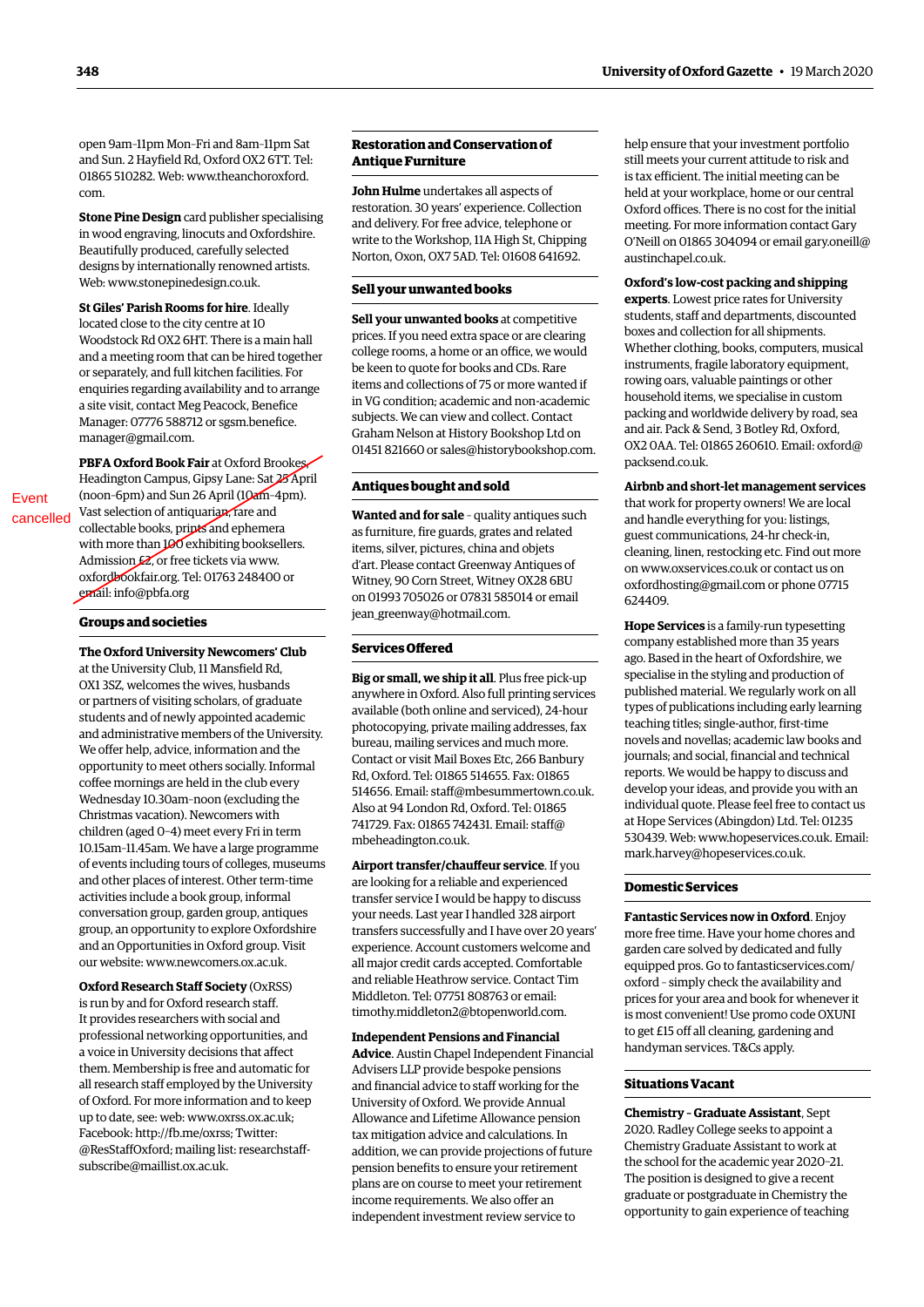13–18). You will teach a reduced workload – [www.scottfraser.co.uk](http://www.scottfraser.co.uk) for more information about 1240-minute periods per week. We or call: Headington sales: 01865 759500; will give the necessary training and provide Summertown sales: 01865 553900: East the opportunity for lesson observation. In Oxford sales: 01865 244666; Witney sales: addition to a salary and an excellent working 01993 705507; Headington lettings: 01865 environment, the college will seek to provide 761111; Summertown lettings: 01865 554577; accommodation and meals during term time East Oxford and student lettings: 01865 are free. More information can be found at 244666; Witney lettings: 01993 777909. [www.radley.org.uk.](http://www.radley.org.uk) Deadline for applications is noon, Tues 7 Apr. Radley College is **Self-catering Apartments** committed to safeguarding and promoting the welfare of children and applicants must be **Visiting Oxford?** Studio, 1-, 2- and 3-bed willing to undergo child protection screening

**Algarve-Oxford house/flat swap sought:**  $% \frac{1}{2}$  photos can be found on our website at [www.](http://www.shortletspace.co.uk)<br>have 3-bed/2-bath villa in eastern Algarve [shortletspace.co.uk](http://www.shortletspace.co.uk). Contact us by email on<br>seaside town (1 km from beautiful beach Sunny roof terrace. Totally tranquil street. Off beaten track. Suit academic working on book/ **Shortlet studios** for singles or couples thesis. Seeking exchange with 1- or 2-bed needing clean, quiet self-catering<br>accommodation in Oxford. Duration EITHER accommodation in Oxford. Duration EITHER accommodation for weeks or months. Handy<br>this summer vacation OR Michaelmas term or for High St (town colleges) Cowley Rd (shops both. Email: [rhys1@hotmail.com.](mailto:rhys1@hotmail.com) Please write restaurants), University sportsground (gym,<br>fully, resolution resolution resolution resolutions in the resolution resolution resolutions in the resolution

rent to member of the University. £2,000 pm. cleaning and fresh linen weekly. Off-road<br>All bills paid. Please contact joseph.ohara@ parking for cars and bikes. Taxes and all b All bills paid. Please contact [joseph.ohara@](mailto:joseph.ohara@wolfson.ox.ac.uk) parking for cars and bikes. Taxes and all bills<br>wolfson.ox.ac.uk for further information. produced Enquiries: stay@oxfordbythemon

#### **Accommodation Offered**

living room and study-bedroom with exclusive offer city centre, award-winning maisonettes use of shower/WC and fully equipped kitchen. Suit non-smoking graduate/research student home' feel that will help you get the most couple (or 2 friends). In owner's house out of your stay. The Swailes Suites 'easy in, (college references required). £750 pcm plus easy out' flexible booking arrangements, bills. Available 1 July 2020. Grandpont (off from 3 days to 6 months, together with good Abingdon Rd OX1, 5–8 minutes to Carfax). transport links make arrival and departure Contact: [popher@btinternet.com.](mailto:popher@btinternet.com) hassle-free. Check out our website at [www.](http://www.swailessuites.co.uk)

**Quiet single room** available from mid-<br>Apr to mid-Jun in central north Oxford,<br>and within easy walking distance of the stablished more than 25 years in 47 Walton<br>Street, Jericho, OX2 6AD. University. Breakfast included. Suitable for visiting academics and postdocs. Email: **The only Visit England 5-star accredited** [elphickjericho@gmail.com.](mailto:elphickjericho@gmail.com) Tel: 01865 516142. self-catering accommodation in the heart

<span id="page-6-0"></span>Chemistry at advanced secondary level (ages renting, investing – we are here to help. Visit

appropriate to the post. Colleges and University departments. Available from 1 week to several months. Apartments **are serviced, with linen provided and all <b>House swap** bills included. Details, location maps and bills included. Details, location maps and

for High St (town, colleges), Cowley Rd (shops, fully. pool), Oxford Brookes campuses, buses (London, airports, hospitals). Modern, self-**Flats to Let contained**, fully furnished including cooking and laundry facilities, en-suite bathroom, **2-bed flat in central but quiet location**, for Wi-Fi broadband, TV/DVD/CD, central heating, included. Enquiries: [stay@oxfordbythemonth.](mailto:stay@oxfordbythemonth.com) [com.](mailto:stay@oxfordbythemonth.com)

#### **Looking for 5-star serviced accommodation**

**2 separate study-bedrooms** OR delightful right in the heart of the city? Swailes Suites [swailessuites.co.uk](http://www.swailessuites.co.uk), contact Debbie on 01865

**Visiting academics welcomed** as paying<br>guests for short or long stays in comfortable<br>home of retired academic couple. Situated in<br>duest, central location ideal for academic<br>duest, leafy close in north Oxford within easy<br>d

moderate terms. Email: [DVL23@me.com](mailto:DVL23@me.com). **Ashbrook Serviced Apartments** are **scottfraser** – market leaders for quality<br>  $\frac{1}{2}$  oxfordshire property. Selling, letting, buying, based across Oxford and the surrounding areas. Free off-street parking, high-speed Wi-Fi, all bills, weekly linen and cleaning are included in the price. Please see our website for further information. Tel: 01865 589039. Email: [contact@ashbrooklets.co.uk.](mailto:contact@ashbrooklets.co.uk) Website: [www.ashbrooklets.co.uk](http://www.ashbrooklets.co.uk).

## **Holiday Lets**

#### **Cornwall cottage and restored chapel**

in quiet hamlet on South West Coast Path within 100m of the sea and minutes from Caerhays and Heligan. Each property sleeps 6. Comfortably furnished, c/h, wood burner and broadband. Ideal for reading, writing, painting, walking, bathing, bird watching. Beautiful beach perfect for bucket and spade family holidays. Short winter breaks available from £250. Tel: 01865 558503 or 07917 864113. Email: [gabriel.amherst@btconnect.com](mailto:gabriel.amherst@btconnect.com). See: [www.cornwallcornwall.com.](http://www.cornwallcornwall.com)

**Choose from over 11,000 holiday villas**  and apartments in Spain with Clickstay. We make it easy for you to make the perfect choice with our verified renter reviews and a dedicated customer services team. You can choose from modern apartments in Mallorca to whitewashed traditional fincas in Tenerife from just £73 pw! Many of our rental properties have private pools, sea views and large gardens with BBQ facilities. See: [www.](http://www.clickstay.com/spain) [clickstay.com/spain.](http://www.clickstay.com/spain)

# Notifications of Prizes, Grants and Funding

Please refer to the website, or contact the email address shown, for further details of the awards below.

Students of the University should refer to the Student Funding website for advice on fees and funding at [www.ox.ac.uk/students/](http://www.ox.ac.uk/students/fees-funding) [fees-funding.](http://www.ox.ac.uk/students/fees-funding)

## **Faculty of Philosophy: Conington Prize 2020**

Faculty of Philosophy; Conington Prize 2020 for a dissertation on a subject to be chosen by the writer and approved by the Board of the Faculty of Philosophy within the field of ancient philosophy and ideas; *c*£1,000; 17 April; queries or applications for permission to offer an intended subject: [adminofficer@philosophy.ox.ac.uk](mailto:adminofficer@philosophy.ox.ac.uk); [https://](https://philosophy.web.ox.ac.uk/conington-prizes) [philosophy.web.ox.ac.uk/conington-prizes](https://philosophy.web.ox.ac.uk/conington-prizes)